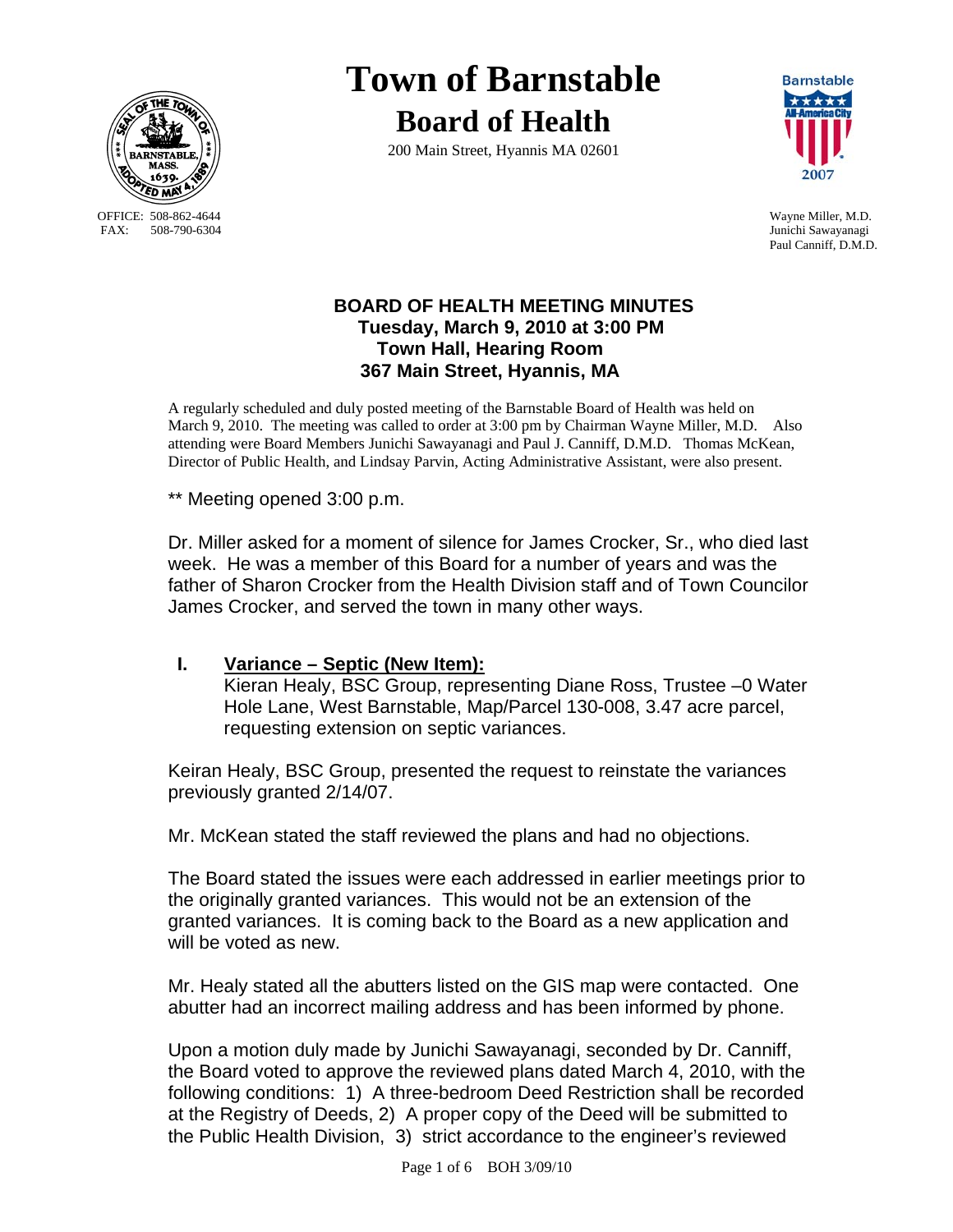plans dated March 4, 2010, and 4) the footprint cannot be changed. (Unanimously, voted in favor.)

### **II. Variance – Food (New):**

A. Patricia Mersky, new owner, Osterville Village Café – 3 Wianno Avenue, Osterville, toilet facility variance – one restroom provided.

Patricia Mersky was present and explained she is the same person whom a variance was granted to in this location under the name of Osterville News Stand. Patricia said all remains the same – the menu, the seating of 10, the grease trap is still in operation.

Upon a motion duly made by Mr. Sawayanagi, seconded by Dr. Canniff, the Board voted to approve a toilet facility variance to allow one toilet facility in lieu of two, with seating for ten. (Unanimously, voted in favor.)

B. Jan Gow representing Friends of Sturgis Library applying for a temporary food permit for 'Antiques Show and Sale' Event at Barnstable-West Barnstable Elementary School, Main Street, West Barnstable on August 20 + 21, 2010.

No one was present.

Mr. McKean said this is their first food event with the Antiques Show. It will be held indoors and will be using the cafeteria facility with a person who is servsafe certified.

Dr. Canniff discussed safe guards needed with temporary food events and mentioned an article in yesterday's Boston Globe where a church group in Medford cooked up food and distributed it in Boston to the needy. Upon the report that 10-12 people were violently sick, the health officials enforced a state law that says all charitable food programs must be inspected and licensed by their local health boards and the church group can not distribute food now. Dr. Canniff brought this up because there has been such an increase in the temporary food events. Mr. McKean said the health division does not have a budget for the weekend inspections but has been sending inspectors whenever there is more than three vendors at an event. For the three and less vendor events, paperwork is submitted and servsafe certificates are submitted. The ideal situation would be to have a budget allotted to this and to verify the location the food will be cooked at.

Upon a motion duly made by Dr. Canniff, seconded by Mr. Sawayanagi, the Board voted to Continue to the April 2010 meeting. (Unanimously, voted in favor.)

Second vote at the end of the meeting: Jan Gow was present (had called explaining she had a flat tire).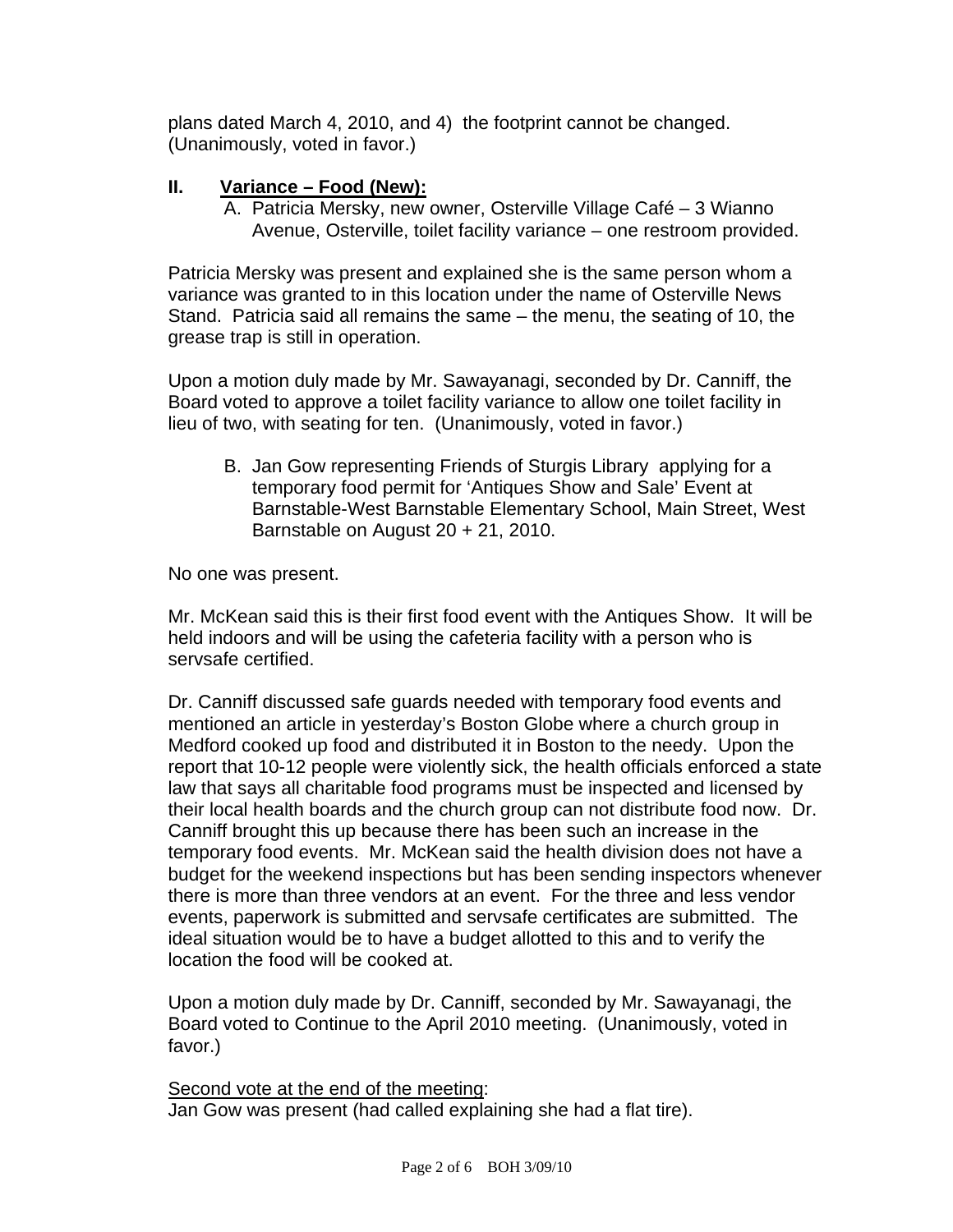She said all food is purchased at BJ's and Stop&Shop. A servsafe personnel from the cafeteria staff will be volunteering to serve the chowder and make the sandwiches and they will be ready at 11:00 am for an inspection.

Upon a motion duly made by Dr. Canniff, seconded by Mr. Sawayanagi, the Board voted to approve this as an annual temporary food event with the following condition: the servsafes are provided to the Health Division. (Unanimously, voted in favor.)

C. Claudia Robinson representing Community Action Committee (C.A.C.C.I.) applying for a temporary food permit for 'Sundae Fundae' Event in the parking lot of 115 Enterprise Road, Hyannis on June 13, 2010.

No one was present. The staff had a few questions about the application.

Upon a motion duly made by Mr. Sawayanagi, seconded by Dr. Canniff, the Board voted to continue until April 13, 2010. (Unanimously, voted in favor.)

D. Jean Samedy, new owner, Café Samedy – 569 Main Street, Hyannis, grease trap variance.

Mr. Jean Samedy was present and stated the location was formerly McGee's Ice Cream. He will be serving cold cuts and fish. He will be using a grease recovery device (GRD) and seating will be 2 to 3 tables inside with 2 seats each, along with 3 to 4 tables outside with 2 seats each for a total of 14 seats.

Mr. McKean said the staff recommends requiring disposable dishware and utensils with the approval of a grease recovery device (GRD).

Upon a motion duly made by Mr. Sawayanagi, seconded by Dr. Canniff, the Board voted to approve a grease trap variance with the following conditions: 1) menu shall not have any substantial changes from the menu presented, 2) only disposable dishware and utensils shall be used, 3) a maximum of 14 seats will be permitted, 4) a grease recovery devise (GRD) will be used, and 5) a regular cleaning log will be maintained listing quantity of grease removed. (Unanimously, voted in favor.)

E. David Columbo, Black Cat Tavern – 165 Ocean Street, Hyannis, new owner, grease trap variance for additional seating from 133 to 186, same menu as prior owner.

Attorney Dan Creed and David Columbo were present.

Mr. Columbo Is purchasing the assets for the Black Cat and is proposing to obtain the same number of seats issued to Mr. Ream on 7/9/1993 during an variance application for 40 seats outside. Mr. Ream was granted it with the condition to install a GRD assist the 2,000 gallon grease tank (seats 146 in + 40 out) for a total of 186 seats.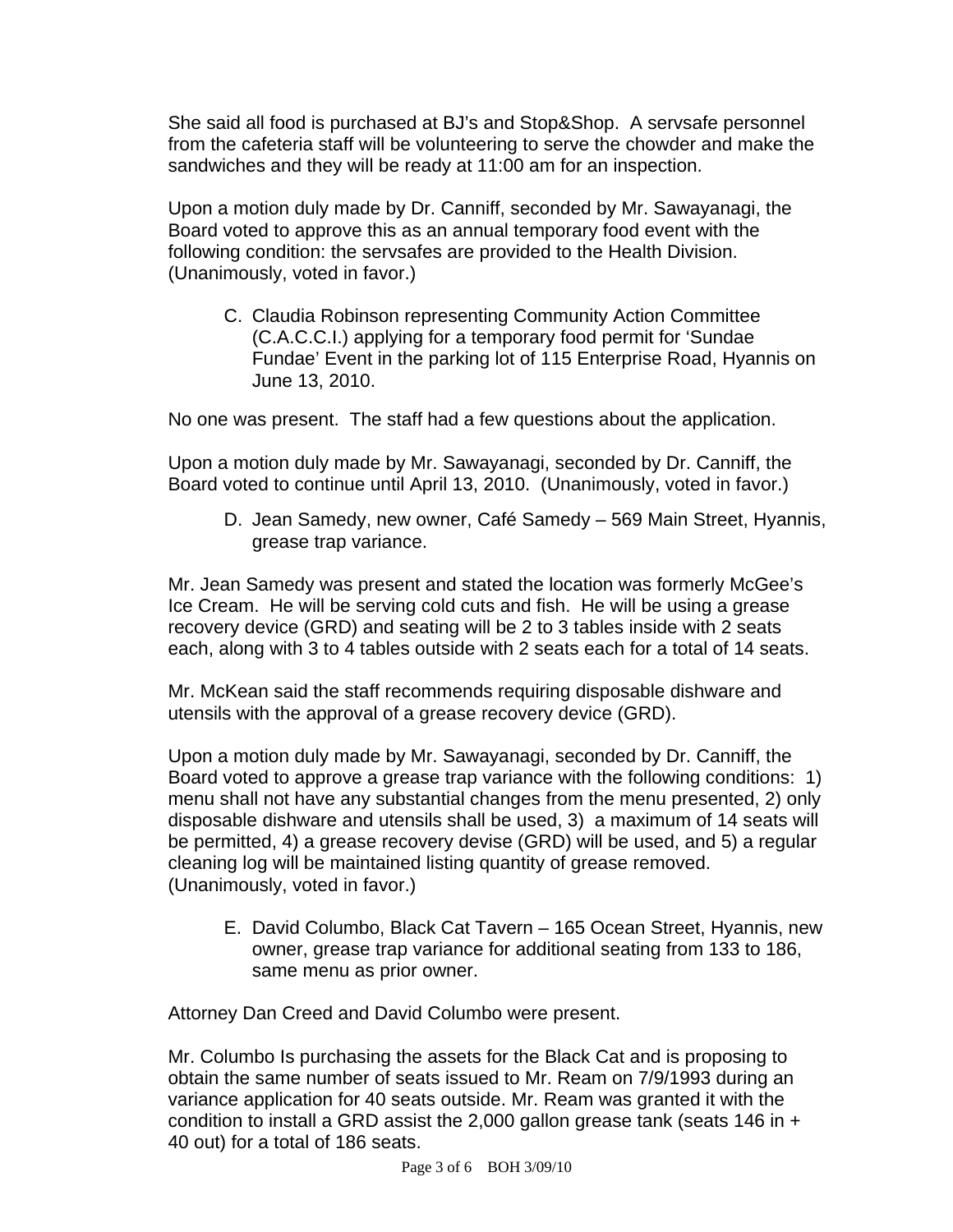The Board reviewed and said nothing in letter tells how many seats were approved. Upon looking at the historical permits, the seating had been inconsistent and never reached the level of 186. (At one point, the applicant had written on the application 186, but a permit did not appear to be issued for that amount).

Upon a motion duly made by Dr. Canniff, seconded by Mr. Sawayanagi, the Board voted to approve the grease trap variance to increase seating to 186 in lieu of the maximum seating of 133 for the size of the grease trap with the following conditions: 1) a grease recovery device (GRD) as a Big Dipper or its equivalent will be used, 2) the grease will be emptied daily as needed from the GRD, 3) a second bathroom for the employees will be installed on the premises for a total of four bathrooms at the site, and 4) this variance does not pass on to a new owner automatically. (Unanimously, voted in favor.)

## **III**. **License: Disposal Works (Septic Installer):**

Michael Santos, Falmouth Road, Cotuit, MA

Michael Santos was present.

Dr. Miller said the Board has to rely on the installer to do things according to regulations. Due to an experience in the past, Dr. Miller was looking for some reassurance.

Mr. Santos said "we had an incident in the past and I feel it was resolved." Michael has had a State Building License and worked in our town for 15 years and had never had any incidents with the Building Inspectors or Commissioner, and only had one incident when he had "his back against the wall and had to do what he felt was right at the time". He was asked to make one change by the Health Inspector and he did so. After some discussion, Dr. Miller suggested that the Board approve his application with the condition that they review performance after he has installed ten systems.

Upon a motion duly made by Dr. Canniff, seconded by Mr. Sawayanagi, the Board voted to approve with the following condition: after Mr. Santos has installed ten septic systems in the town, the Board will review the situation and performance. (Unanimously, voted in favor.)

#### **IV. Discussion:**

Requested by motel owner, George "Skip" Simpson, Anchor-in, One South Street, Hyannis – discussion of qualified swimmers and lifeguard requirements at pools.

Skip Simpson was present. He and the Board discussed his desire to reduce the requirement for lifeguard and/or qualified swimmers for his small pool.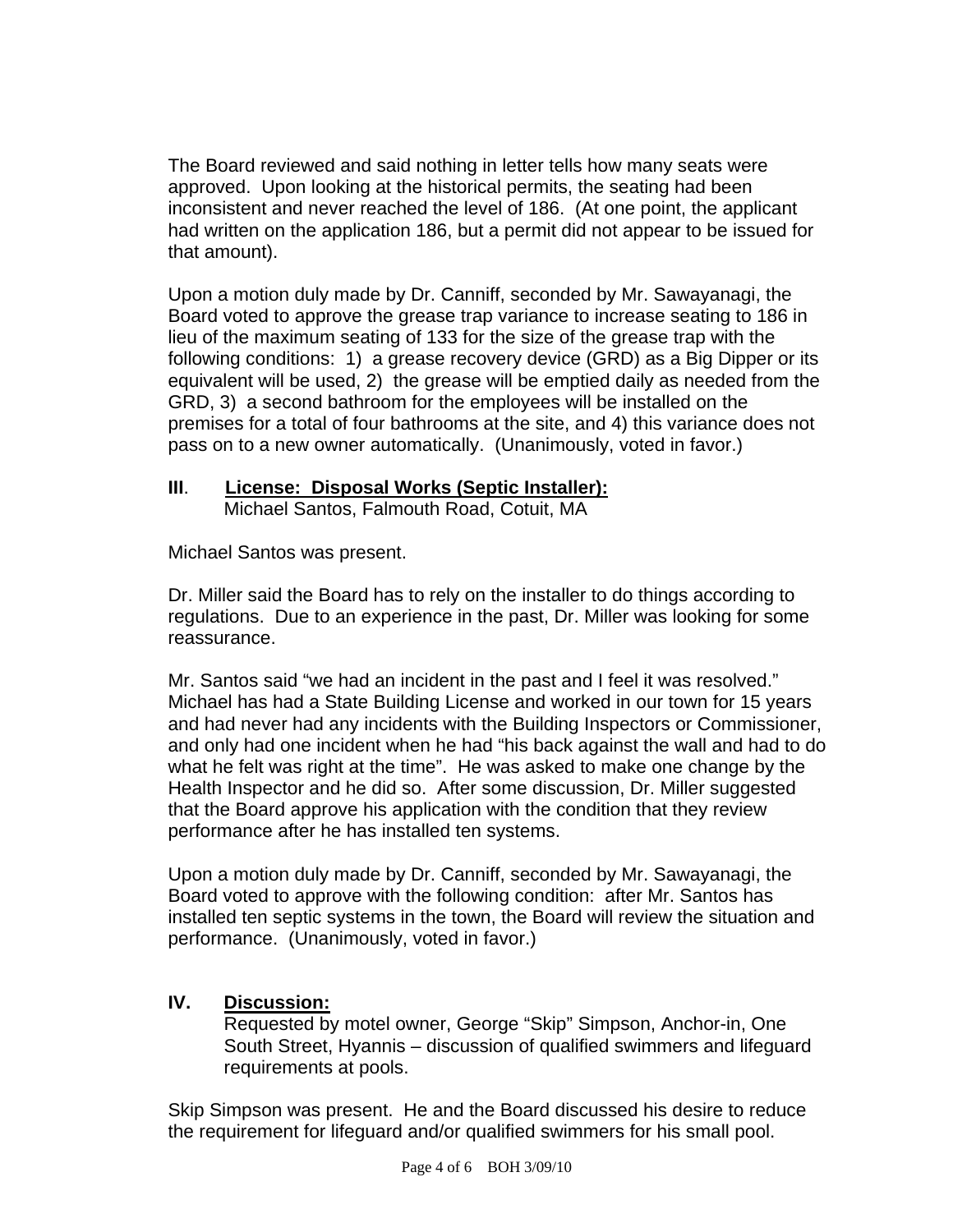A detailed review will continue as any change would be setting a precedent for other pools.

## **V. Subdivision:**

Dan Ojala, Down Cape Engineering, representing Susan Maki, Trustee, Maki Family Trust –'0' Oak Street (off Oak Street), Barnstable, Preliminary Plan Subdivision# 819 in Historical District, Map 215, Parcel 014-001, 3 lots on 6.94 acres, within the Resource Protection Overlay District.

The Planning Board last night postponed their review of the plan because it will be changing. The Board of Health is interested in seeing a topography of the plan (this is not required until the final plan). They will wait until the plans are revised.

# **VI. Old/New Business:**

A. Proposed Bedroom Count Policy – Request to be updated.

B. Proposed Revision of Tight Tanks for Beauty Shops/Barber Shops connected to Onsite Sewage Disposal Systems.

Mr. McKean asked for a vote to delete the old policy. The Board asked for a list of the number of businesses this will affect. They will notify businesses to invite to the meeting to obtain testimony from the Beauty Shops/Barber Shops.

Upon a motion duly made by Dr. Canniff, seconded by Mr. Sawayanagi, the Board voted to void the previous policy. (Unanimously, voted in favor.)

The Board will consider possibly a new regulation to enforce the Title V requirements for these businesses, but noted that many of the chemicals which are feared problems have not been proved problems. To be continued at a future meeting.

C. Proposed Warewashing Sink Policy.

Upon a motion duly made by Dr. Miller, seconded by Dr. Canniff, the Board voted to approve a warewashing sink policy covers businesses where no dishwasher is onsite. In these businesses, only disposable utensils are to be used and a three compartment sink is required. (Unanimously, voted in favor.)

D. Temporary Outdoor Food Vending Requirements Policy – Weekly Events.

Need a different category for inconsecutive events and must identify the parameters of the fees. No cumulative fee shall exceed the fee for annual or seasonal food establishment.

Application, guidance and other forms need to be approved.